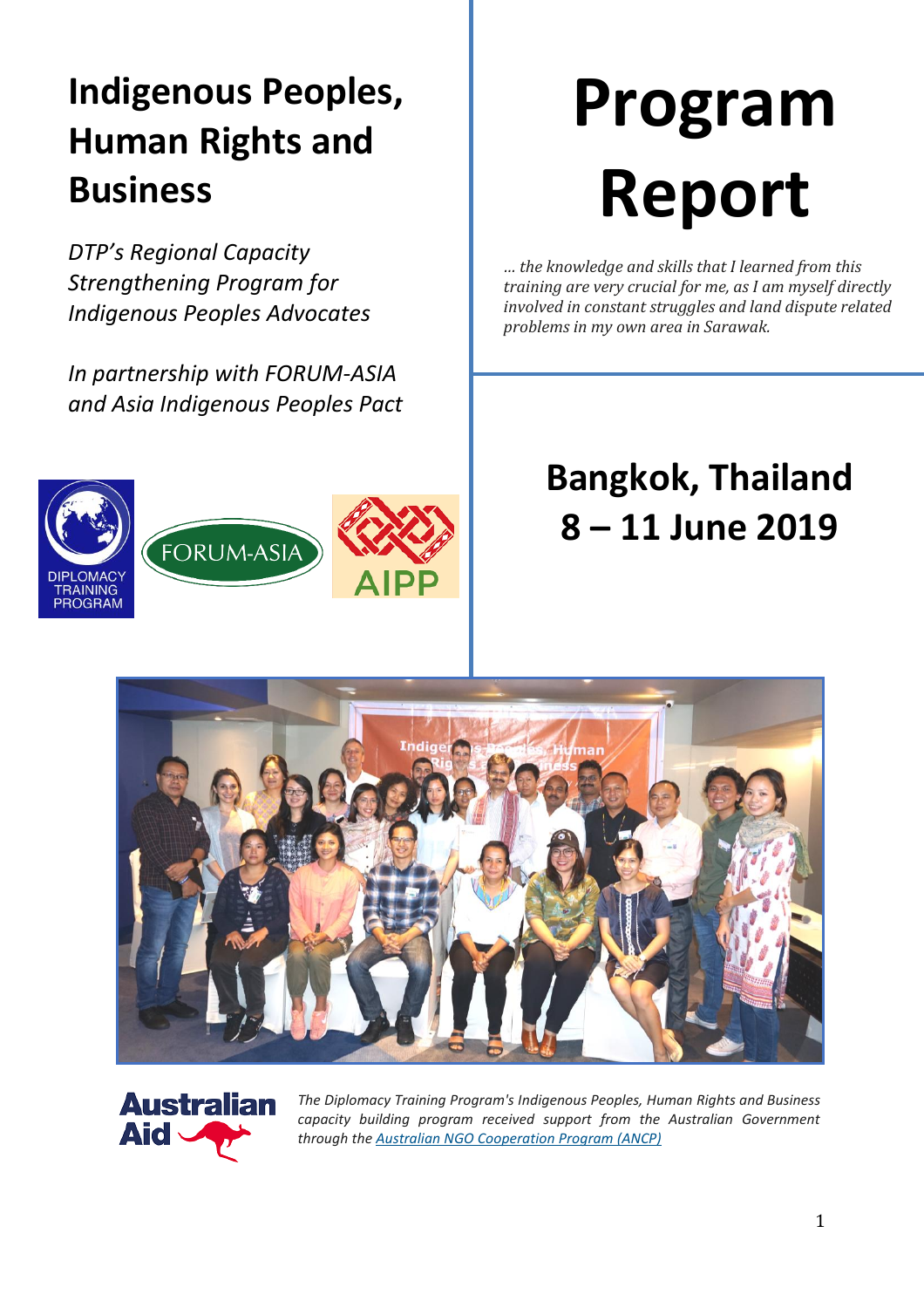#### 1. Executive Summary

In June, 2019, the Diplomacy Training Program (DTP) partnered with FORUM-ASIA and Asia Indigenous Peoples Pact (AIPP) to organise and facilitate a training program in Bangkok for human rights defenders and Indigenous advocates from Asia in the lead-up to the OECD's Global Forum on Responsible Business and Human Rights. The program combined two of DTP's thematic capacity building priorities, Business and Human Rights (BHR) and Indigenous Peoples (IPs).

Over 20 participants from 10 countries participated in this specialist program building knowledge of international standards on human rights and business, grievance mechanisms and advocacy approaches to influence businesses and hold them accountable for their impacts. There was a special focus on gender – and the way that business impacts differently on women and affects access to remedies when harms occur. There was also a focus on advocacy and engagement skills and network building.

Pro-bono trainers included Professor Surya Deva, Chair of the UN Working Group on Business and Human Rights, Professor Justine Nolan, HE, Yuyun Wahyuningrum Representative of ASEAN's Intergovernmental Commission on Human Rights (ACHR), Debbie Stothard, Secretary General of the International Federation of Human Rights, Bobbie Sta Maria of Business and Human Rights Resource Centre and Adjunct Professor John Southalan .

Participants shared experiences of land grabbing, mining, dams, logging and palm-oil plantations. Potential benefits of development are undermined by the lack of participation by Indigenous peoples in decision making, the failure of companies to obtain Free, Prior and Informed Consent (FPIC) from Indigenous peoples, and the lack of benefit sharing. Loss of land leads to the loss of cultures, languages and livelihoods linked to these lands. Participants shared moving personal stories – of seeing their pristine environments destroyed, of being displaced, of threats and harassment when they tried to stop developments. They also shared knowledge and practical tips – inspiring each other and building their networks of support.

*… the knowledge and skills that I learned from this training are very crucial for me, as I am myself directly involved in constant struggles and land dispute related problems in my own area in Sarawak. DTP and its allies really equip and empower us with the relevant knowledge, networking and new alliances in our struggles.<sup>1</sup>*

Nine participants joined other DTP alumni participating in the Global Forum on Responsible Business and Human Rights on June 12-13 – the first time it has been held in Asia.

*Our deepest thanks to DTP, FORUM-ASIA, and AIPP for organizing the training in Bangkok and for providing opportunity to participate and engage in the annual OECD forum. It was truly helpful that the OECD Responsible Business and Human Rights Forum has somehow served as a post-training practicum experience – putting into practice the salient lessons gained from the training as to human rights instruments/mechanisms relating to business.*  [Quote from follow-up email from participant]

Participants evaluated the course positively in the post training evaluations. This report draws on those evaluations. It gives an overview of course content and highlights and makes some recommendations for future programs and capacity building.

<sup>&</sup>lt;sup>1</sup> This and other quotes in the report are taken from participant evaluations completed at the end of the workshop unless otherwise indicated.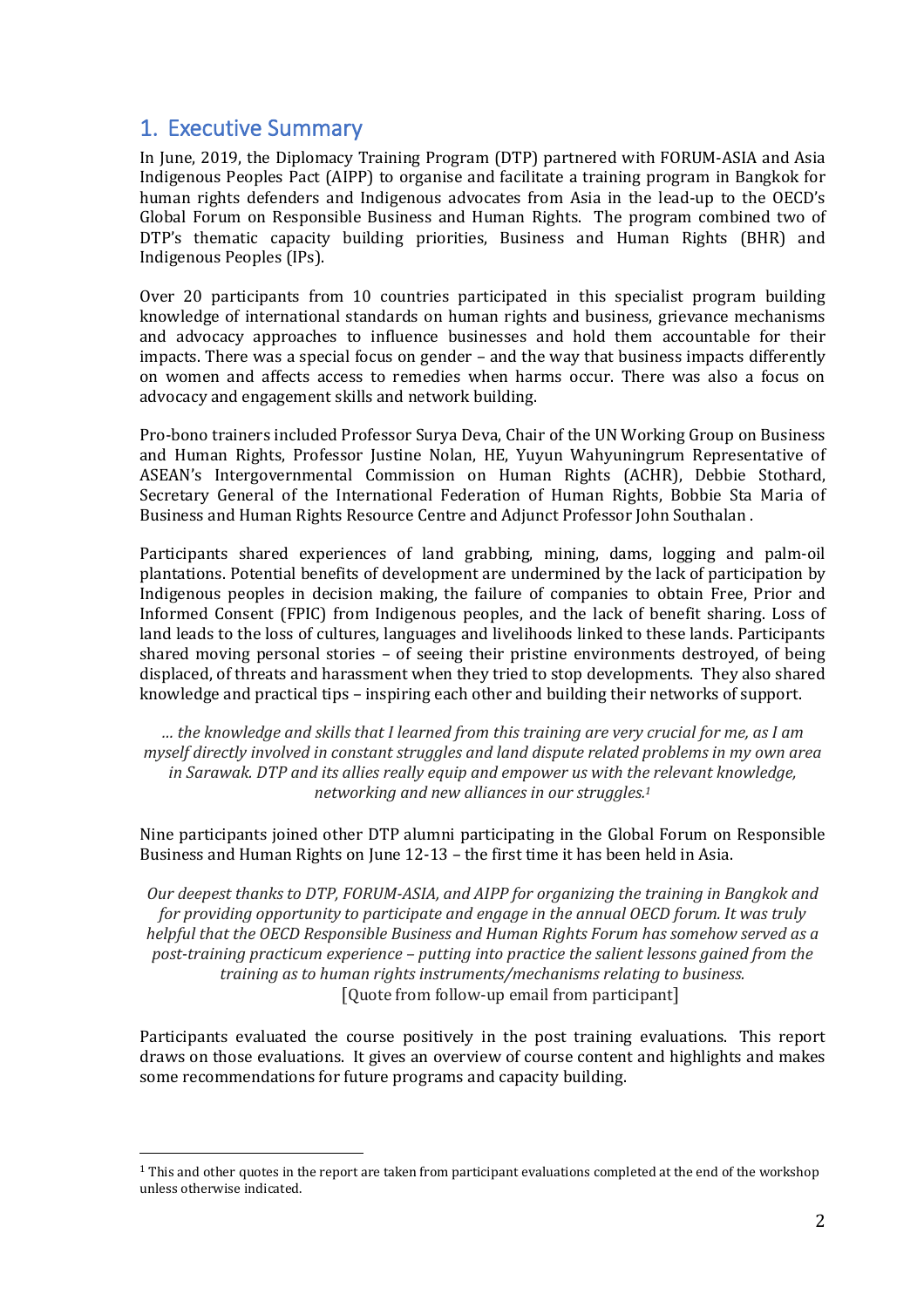DTP acknowledges with appreciation the funding support given to this program by the Australian government. DTP also thanks the participants and the trainers who shared their knowledge and expertise on this program.

### 2. Program Objectives

The overall objective of the program was to strengthen the knowledge and skills of IPs advocates to protect and promote human rights in the context of rapid economic development and the impact of large-scale development on the lands and livelihoods of Indigenous peoples.

Specific objectives of the program were –

- To strengthen the advocacy capacity of IPs advocates in the Asia-Pacific to use BHR standards in their advocacy strategies
- To build knowledge of how international human rights standards relate to issues such as land-grabbing, the environment, participation and corporate accountability
- To strengthen networks across the region to support more effective regional networking and experience sharing in advocacy on IPs rights and business and human rights.

#### 3. Program Content and Description

The program was opened by DTP alumna and Indonesian AICHR Commissioner, Yuyun Wahyuningrum, who highlighted the importance of civil society advocacy (and capacity building) and emphasised the importance of DTP's focus on BHR. Yuyun expressed hope that through this training a new batch of human rights defenders (HRDs) will take on the work of holding businesses accountable.

At the opening session Marte Hellema of FORUM-ASIA, Frederic Wilson of AIPP, and Patrick Earle of DTP welcomed participants and provided background of their organisations. Patrick further provided rationale and context for the program.

#### *Participant Expectations*

- Best practices on advocacy on BHR for IP groups – tools, mechanism, strategies used
- How to engage with businesses and hold them accountable for violations
- Solidarity building mechanisms to address HR violations related to BHR
- Relation between national and International law – how do you lobby for policy coherence between the two?
- Challenges of implementation of the UN Declaration on the Rights of Indigenous Peoples (UNDRIP)
- Specific rights/issues that affect women in relation to BHR
- Rights of children in relation to BHR
- Trends and concerns of IPs groups in different Asian countries
- Using existing mechanism to address HR violations
- Safety and security of HRDs
- Link between BHR and IPs rights

#### *Introduction to human rights advocacy: Using Human Rights and the UN System for Human Rights and Justice – Patrick Earle*

Patrick introduced the human rights standards and mechanisms that advocates can use when they experience or witness harms and emphasised that by linking concerns to specific rights, it is more possible to build claims on government/business and to the international community/mechanisms - and to build international solidarity. The session focused on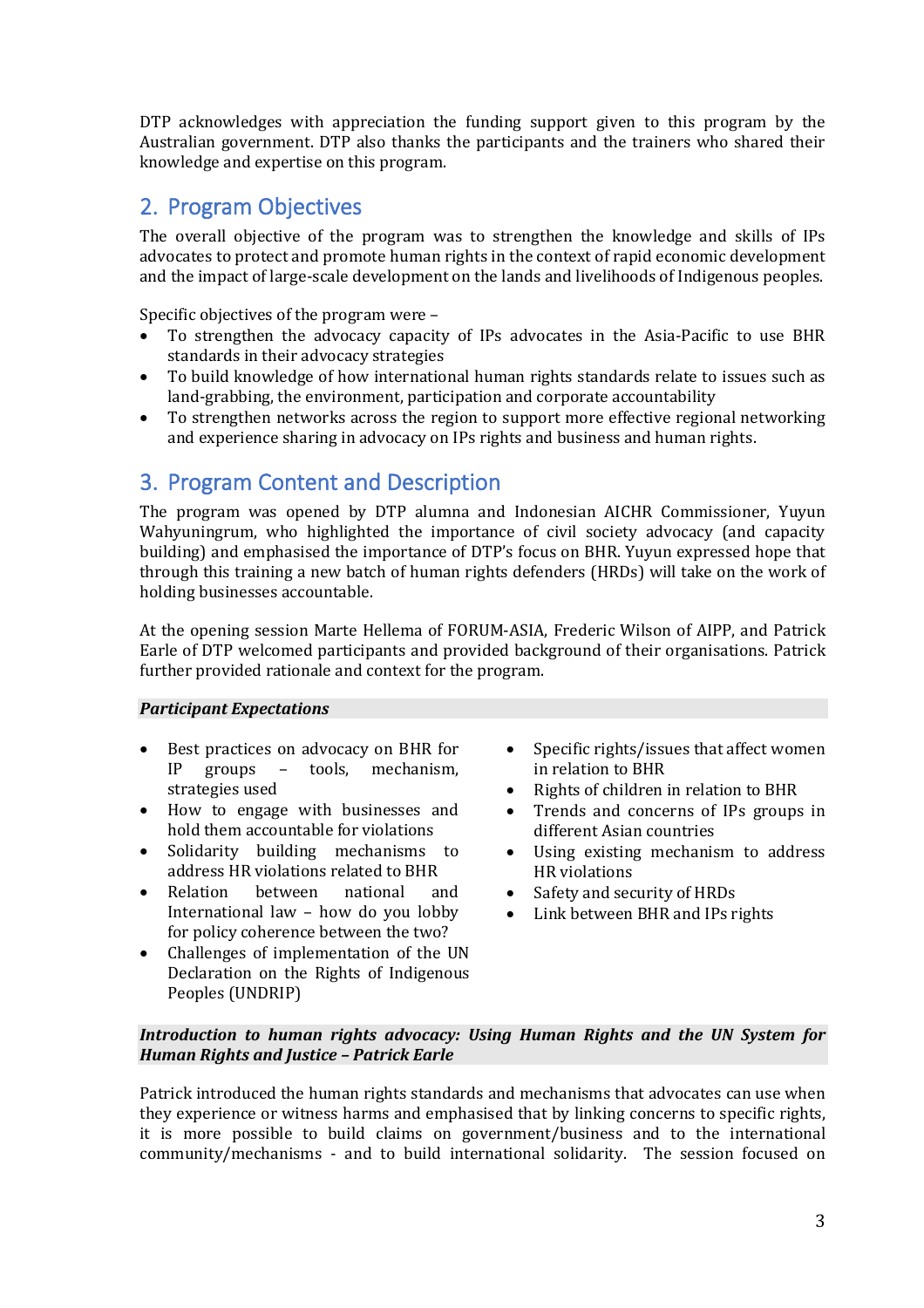building understanding how the international standards and mechanisms can be used in advocacy – tools to be used.

#### *Putting Business on the Agenda of the ASEAN Intergovernmental Commission on Human Rights (AICHR) / Building Advocacy and Lobbying Skills – Yuyun Wahyuningrum*

When ASEAN was founded in 1967, human rights were not mentioned at all. ASEAN started to incorporate human rights regionally only in 1991-93. AICHR and ASEAN Commission on Women and Children (ACWC) are the two major regional human rights mechanisms established by ASEAN. AICHR has been criticised for being more about human rights promotion than protection. ASEAN's commitment to consensus and non-interference impede AICHR's development and effectiveness.

Despite the many human rights issues in the region, AICHR receives few complaints. Without complaints AICHR representatives cannot raise concerns, initiate actions. CSOs need to put more efforts on advocacy on AICHR. The nexus between business and human rights has been identified as a priority area by AICHR.

#### *UN Declaration on the Rights of Indigenous Peoples (UNDRIP) & the Right to FPIC – Dilip Kanti Chakma and John Southalan*

UNDRIP is the key international standard recognising the rights of Indigenous peoples. Although its adoption was supported by every government in Asia, many governments reject its applicability to them, refusing to recognise their own Indigenous peoples.

The Right to Free Prior and Informed Consent (FPIC) is one of the key rights in UNDRIP – and very relevant to business, which must respect Indigenous peoples' right to FPIC in all matters including land, development, hazardous materials, among others. This right is a group right.

Participants were divided into groups and asked

#### DIFFERENCE BETWEEN A TREATY AND DECLARATION

**A treaty** is a formal legal agreement that Governments can sign and ratify and agree to be accountable to the treaty. Treaties have monitoring mechanisms to ensure their national enforcement.

**A declaration** is a resolution/ statement adopted by the UN General Assembly. It is not enforceable nor legally binding. It is a statement of moral force. For example, UDHR is not a treaty, however, it has become a part of customary international law.

to find and elaborate on the meaning of each word of FPIC. Below are some of their responses: o *Free – not using force, coercion, manipulation, should be voluntary with respect* 

- o *Prior – need to ask for permission before something starts; before the government makes any commitment, giving time for the group to make decisions*
- o *Informed – provide information which should be detailed and includes both positive, negative, risks, benefits; this should be done transparently*
- o *Consent – full proper agreement and permission to do or not to do something, to be or not to be; with periodical assessment and consultation*

FPIC is a critical right for Indigenous communities, and AIPP have developed resources in many languages to explain its scope and meaning, and to provide guidance to communities on how it can be used in practice as communities negotiate with companies and governments.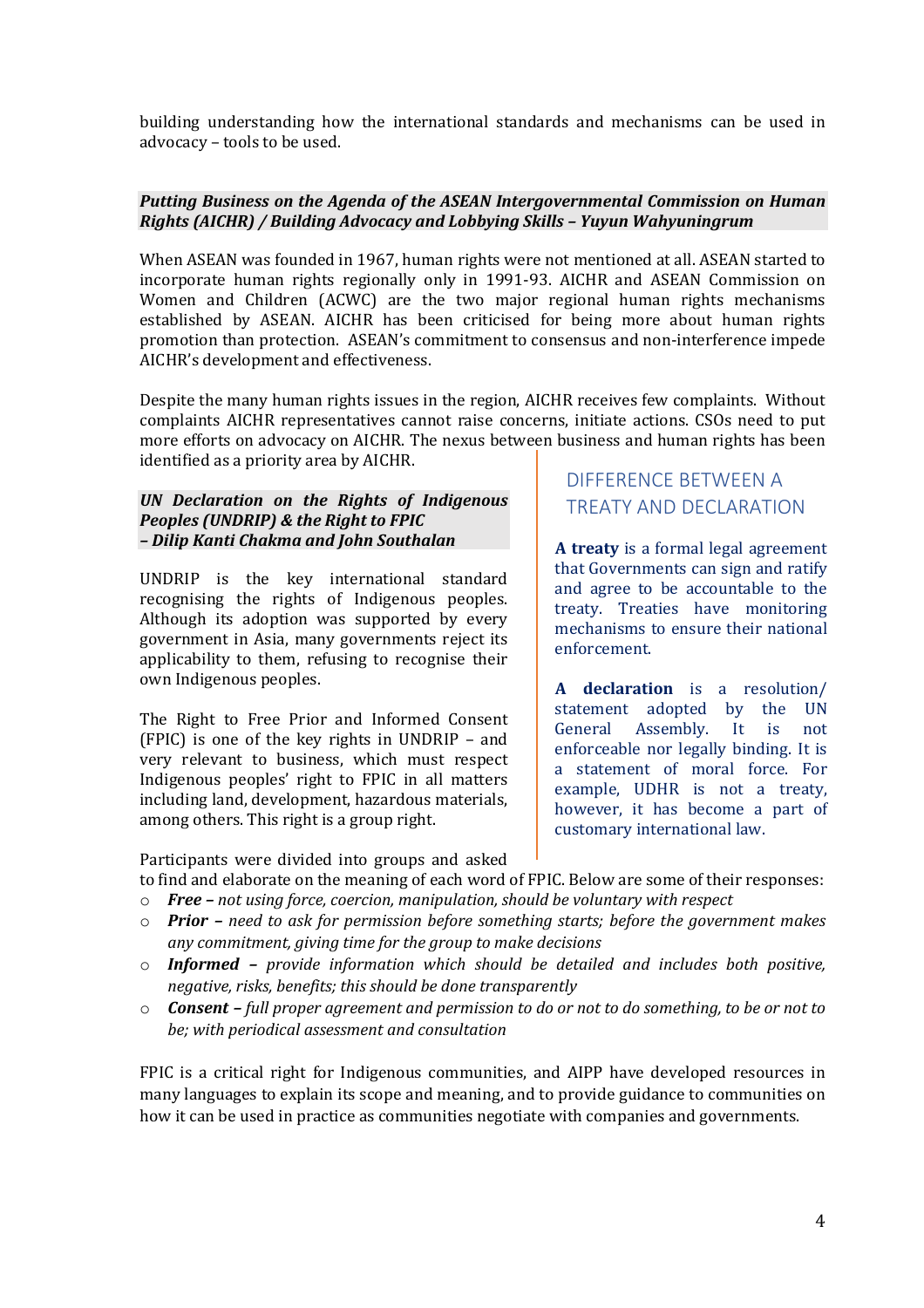#### *The Human Rights Responsibilities of Businesses & Holding them to Account – Introducing the UNGPs – John Southalan*

While human rights have traditionally focused on State duties to respect, protect, and fulfil human rights, the growing power, influence and impacts of business have led to a greater focus on their responsibilities. The cornerstone document is the UN Guiding Principles on

#### **UN Guiding Principles on Business and Human Rights (UNGPs) – Businesses should:**

**Have policy commitment** to meet their responsibility to respect human rights

**Conduct human rights due-diligence**  to identify, prevent, mitigate and account for human rights impacts

**Ensure remediation** of human rights impacts they cause/contribute ghts. Creation of moral, social expectation from business – their social licence to operate.

Business and Human Rights (UNGPs), calling on businesses to take responsibility to respect human rights by doing no harm, to establish a human rights policy, do their due diligence, and ensure access to remedy.

The UNGPs have been supported by governments, business and civil society. They can, however, be used to hold businesses accountable – for instance – in public advocacy, incorporating the principles of the UNGPs into national legislations and business contracts – which are legally binding. The UNGPs are also being implemented through requirements from banks and lenders, and through the complaints function of the *OECD Guidelines for Multinational Enterprises*.

*The UN Working Group on Business and Human Rights (UNWG) and Engaging with the UN Special Procedures/ Focus: IPs and Gender – Professor Surya Deva*

Professor Deva elaborated on the UNGPs and introduced the guidance that the UNWG has just developed on the gender dimension of the UNGPs. The UNGPs are based on three pillars, defining the States duty to protect human rights, the private sector's duty to respect human rights, and a shared responsibility to ensure remedy in case of violation.

Businesses differently impact women and people with different identities, acting to reinforce existing marginalisation, discrimination and vulnerability. UNGPs define obligations to address the relevant inequalities and barriers to realisation of human rights. Business need to move away from '*gender tokenism'* to promote substantive gender equality and respect women's human rights.

A **3-step gender framework** has been developed by the UNWG, which includes –

- *1. Gender responsive assessment*
- *2. Gender transforming measures*
- *3. Gender transforming remedies*

Guidance on implementing this framework has been published by OHCHR and UNDP.

#### *Submitting Cases to the UN Special Procedures – Professor Surya Deva*

The UNWG is one of over 40 of the UN's Human Rights Special Procedures (SPs) – international human rights accountability mechanisms. Professor Deva focussed his second session on developing understanding of how the UN's SPs work, what they can do for human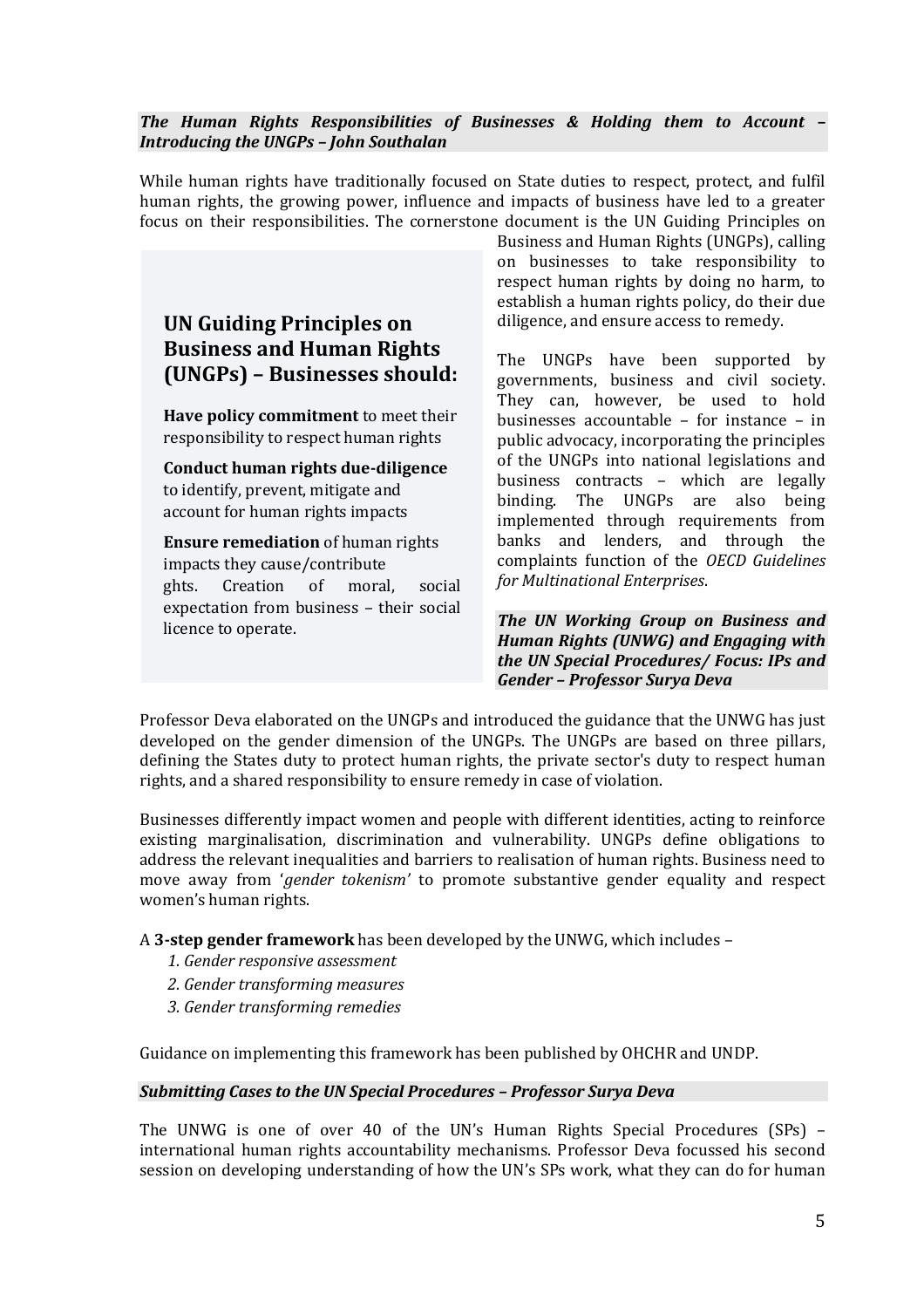rights, and how advocates can engage with them. The UN WG has been influential and effective in promoting the UNGPs and developing understanding of their content and applicability. The UNWG also operates like other SPs (e.g. UN Special Rapporteur on the Rights of Indigenous Peoples) - receiving complaints from groups or individuals, making representations to government and business, undertaking country visits, issuing thematic reports and more.

• **UNWG's country visits (up to two country visits a year) –** during a country visit, the UNWG members spend 10 to 12 days meeting different stakeholders (NHRI, CSOs, investors, trade unions, and companies). Based on the inputs received from CSOs, UNWG ask questions and make recommendations to government and companies.

*Tips:* As time limitation is the main challenge during the visit, when CSOs meeting the UNWG they need to present issues in an efficient way– as precise as possible (facts, numbers, demography, name of the company, rights violated etc). In addition, it is useful to prepare information in writing– no more than two pages in summary with web links and concrete recommendations and supporting documents if necessary.

- **Complaints mechanism (Communications Procedure) –** All of the SPs rely on information from NGOs and CSOs for information to act on immediate cases of human rights violations. When they receive information, they can make two types of representation to government:
	- 1. Urgent Appeals: to highlight some serious issue/s (e.g. arrest, threat of violence, life, liberty of people)
	- 2. Allegation Letters: regarding a situation which is either ongoing, past or future, when the violation has not yet occurred but is likely to happen in the future

*Tips:* Communications should be specific on the allegations and on the government and company involved. Consent of the people is crucial when submitting the complaints.

*Complaints to the UN SPs can be submitted here through the UN's human rights website: https://spsubmission.ohchr.org/*

#### *Beyond the UNGPs and Exploring Due Diligence – Professor Justine Nolan*

The UNGPs are complemented by other standards and guidelines on BHR. Professor Nolan introduced the OECD Guidelines for Multinational Enterprises (MNEs) as the only government-backed international instrument on responsible business conduct with a built-in grievance mechanism – National Contact Points (NCPs). Every OECD country establishes an NCP which has a responsibility to mediate complaints. NCPs make an initial assessment on whether to accept a complaint, before mediation takes place. The OECD Guidelines have content on human rights, the environment, corruption and labour and consumer rights. Guidance and help in submitting complaints is available through OECD Watch [\(www.oecdwatch.org/\)](http://www.oecdwatch.org/)

Professor Nolan also highlighted the growing number of national laws that have extraterritorial reach through extended supply chains e.g. France's Duty of Vigilance Law 2017, Netherlands Child Labour Act 2019 and the Modern Slavery Acts of UK and Australia.

*There are ongoing discussions on developing a BHR Treaty. One of the key issues is that businesses cannot sign up to treaties. Treaties are developed only for States. The UN is working-on a draft where States* [that sign-on to the treaty] *will ensure that businesses in their jurisdiction are held accountable.*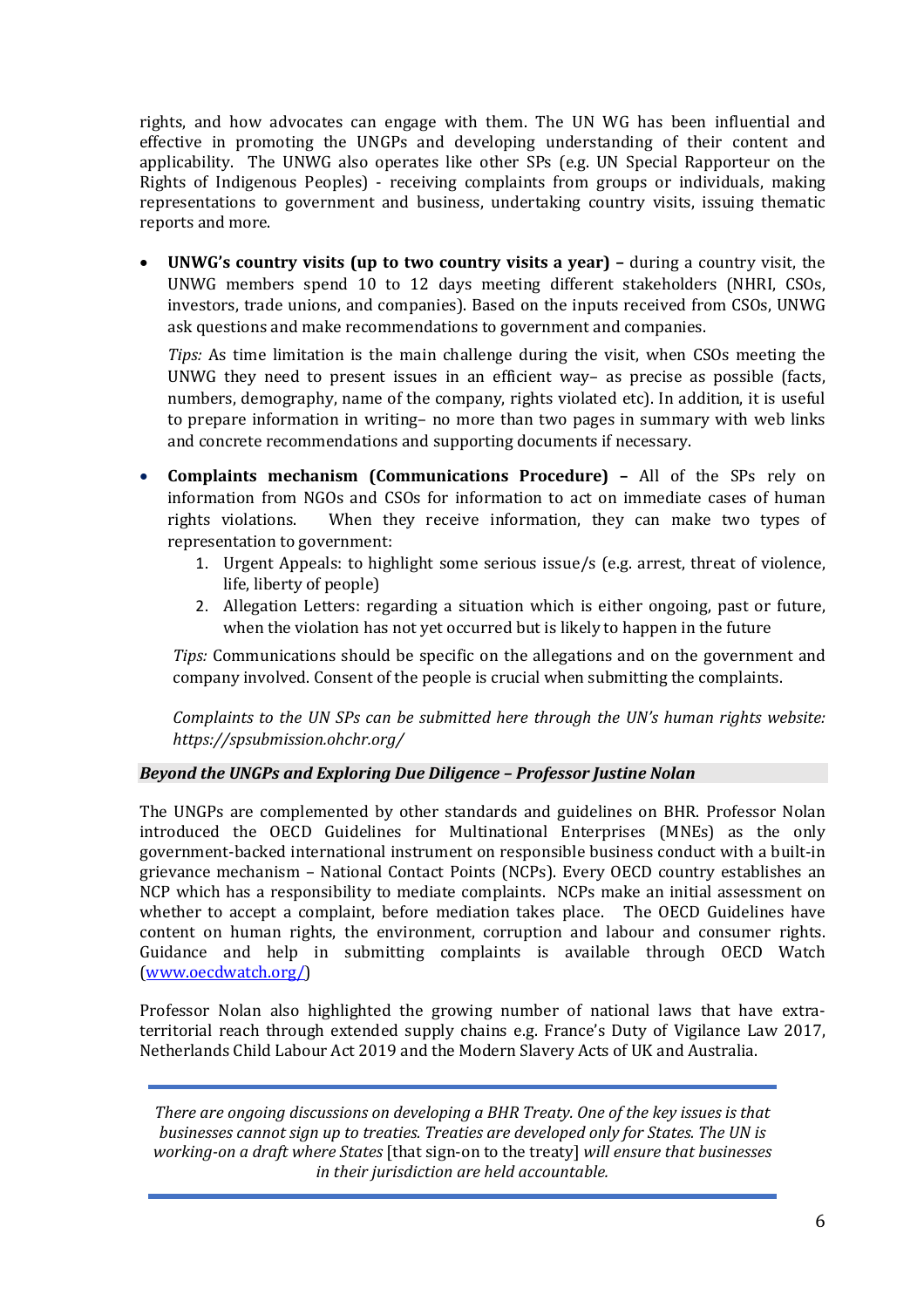*Due diligence vs human rights due diligence*

- o Due diligence is about contemplating the risks posed to the company
- o Human rights due diligence is thinking about what risk the company could pose to others (community, environmental, stakeholders etc)

Due diligence has emerged as a critical responsibility of business. Justine outlined the four key steps in a due diligence process: **assessing and identifying** human rights risks; **integrating findings** of risk assessment; **tracking** effectiveness of integration; and **reporting** on human rights impacts.

#### *China Using Supply Chain Mechanisms to Address HR Impacts*

Chinese Due Diligence Guidelines <sup>2</sup>, adopted in 2015, apply to all businesses from China engaged in mining of mineral resources and their related products. It requires the companies to look into the supply chain and investigate potential impacts on human rights and if they find a risk, it obliges the companies to mitigate this impact. Under the Guidelines, it is considered a human rights risk if businesses do not have free, prior and informed consent of the community – even if they have a government permit to operate. The Guidelines are, however, still very new, and many businesses are still not aware about them. Advocates also have limited experience in using them.

#### *Holding Companies to Account: Mapping Value Chains, Stakeholder Mapping & Building Advocacy Strategies – Debbie Stothard*

Debbie highlighted that Indigenous communities are often at the beginning of a complex supply chain. Something is produced/extracted on/from their lands – and may go into manufacture of a mobile phone, or processed food, or biofuel or furniture. At every stage of company/product supply chains there are linked human rights and environmental impacts. Supply chains present risks for companies, but may provide opportunities and leverage for advocates wanting to address harmful impacts on Indigenous communities. The value of many companies selling products to consumers is in their brand and reputation.

Companies with a supply chain face 3 types of risks:

Reputational risks (related to the quality of company's product/service but also to its human rights impact)

Operational risks (companies cannot operate if there occur events like work site closure, industrial action etc.)

Legal risks (court-related costs)

Community advocates should be aware of



these risks – and factor them into developing effective advocacy strategies.

Debbie also emphasised that **investment** also needs to be considered as part of the supply chain. The investment might be private (e.g. banks/shareholders/pension funds) or it might be public (government/World Bank/IFC). The UNGPs and others standards apply to investment and can be used in advocacy. There is a growing advocacy focus on responsible investment – linking to implementation of the UNGPs.

<sup>2</sup> [https://mneguidelines.oecd.org/chinese-due-diligence-guidelines-for-responsible-mineral-supply](https://mneguidelines.oecd.org/chinese-due-diligence-guidelines-for-responsible-mineral-supply-chains.htm)[chains.htm](https://mneguidelines.oecd.org/chinese-due-diligence-guidelines-for-responsible-mineral-supply-chains.htm)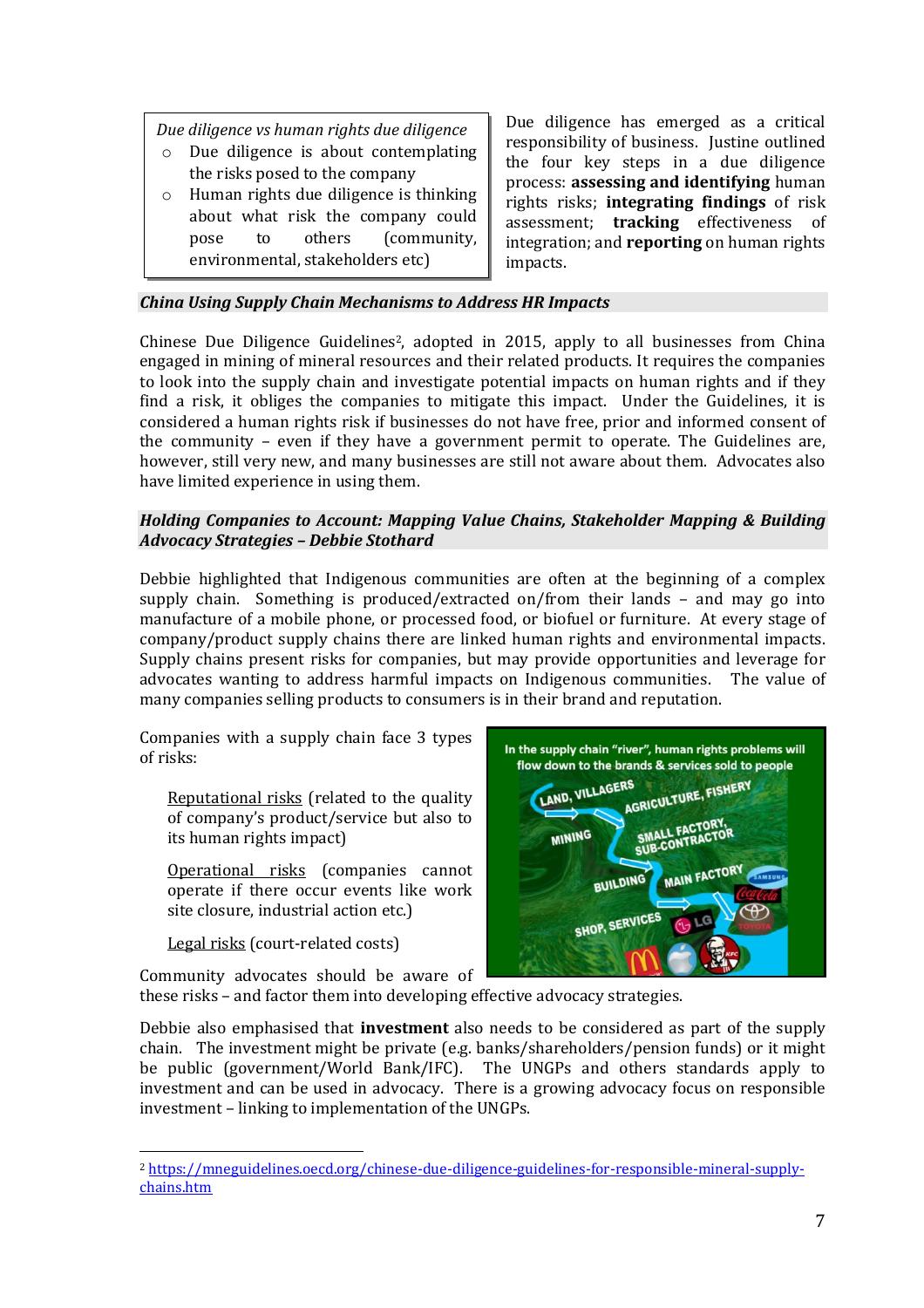Debbie shared some tips on developing advocacy strategies

- o **Documentation is important to provide evidence**
- o Communities/ advocates need to be clear in demanding remedies, knowing what they want - as companies normally prefer to provide money compensation, and this can be divisive, short term and limited
- o Non-judicial remedy mechanisms should be considered in advocacy strategies (NHRIs/OECD's NCP etc)

## DOCUMENTATION AND EVIDENCE

30% of all complaints under the OECD Guidelines are rejected, many because of lack of evidence. Evidence is therefore key. It is important to show what are the impacts based on facts – taking into consideration physical, social, cultural and cumulative impacts of the violations.

Iohn Southalan

#### *Reaching out Beyond Borders for International Solidarity and Support*

Participants were introduced to two specialist organisations with extensive knowledge, experience and expertise on BHR –

**Business and Human Rights Resource Centre (BHRRC) –** Bobbie Sta. Maria introduced BHRRC which is the leading international NGO focused on BHR with specialist expertise in research, documentation and corporate engagement. The centre collects BHR information, materials including court cases and information on corporations, serving as transparency tool to collaborate with NGOs. It works with communities/NGOs to bring specific concerns to companies to provide a response to the issues/concerns. Some of its campaign and advocacy tactics include mass action, litigation, documentation, strategic engagement, shareholder activism, consumers and media campaigns.

**OECD Watch** *–* Marian Ingrams introduced the work of OECD Watch – a network of 130 NGOs from 50 countries overseeing the implementation of OECD Guidelines. They provide assistance to communities to file complaints against businesses from OECD countries, conduct analysis and research about the cases and the NCPs, and advocate for better implementation of OECD Guidelines.

#### 4. Program Evaluation

The final session of the program included time for individual written evaluations and a final group evaluation of the program. The group evaluation enabled participants to reflect on whether the training had met expectations, what the most important things were about the program and what could have been better.

*There was a good balance between theory and practice, the training was focused on participation of attendees. Practical session (simulation of meetings) were the most useful*

*Overall the trainers demonstrated great skills to pass their knowledge to a group of participants within few days and sessions that were engaging and never too heavy.*

*I expected to learn about the gender perspective in HR advocacy and I got in this training*

*It was definitely very useful and informative for me, the sessions held were concise, specific and relatable, keeping in mind the Indigenous perspectives*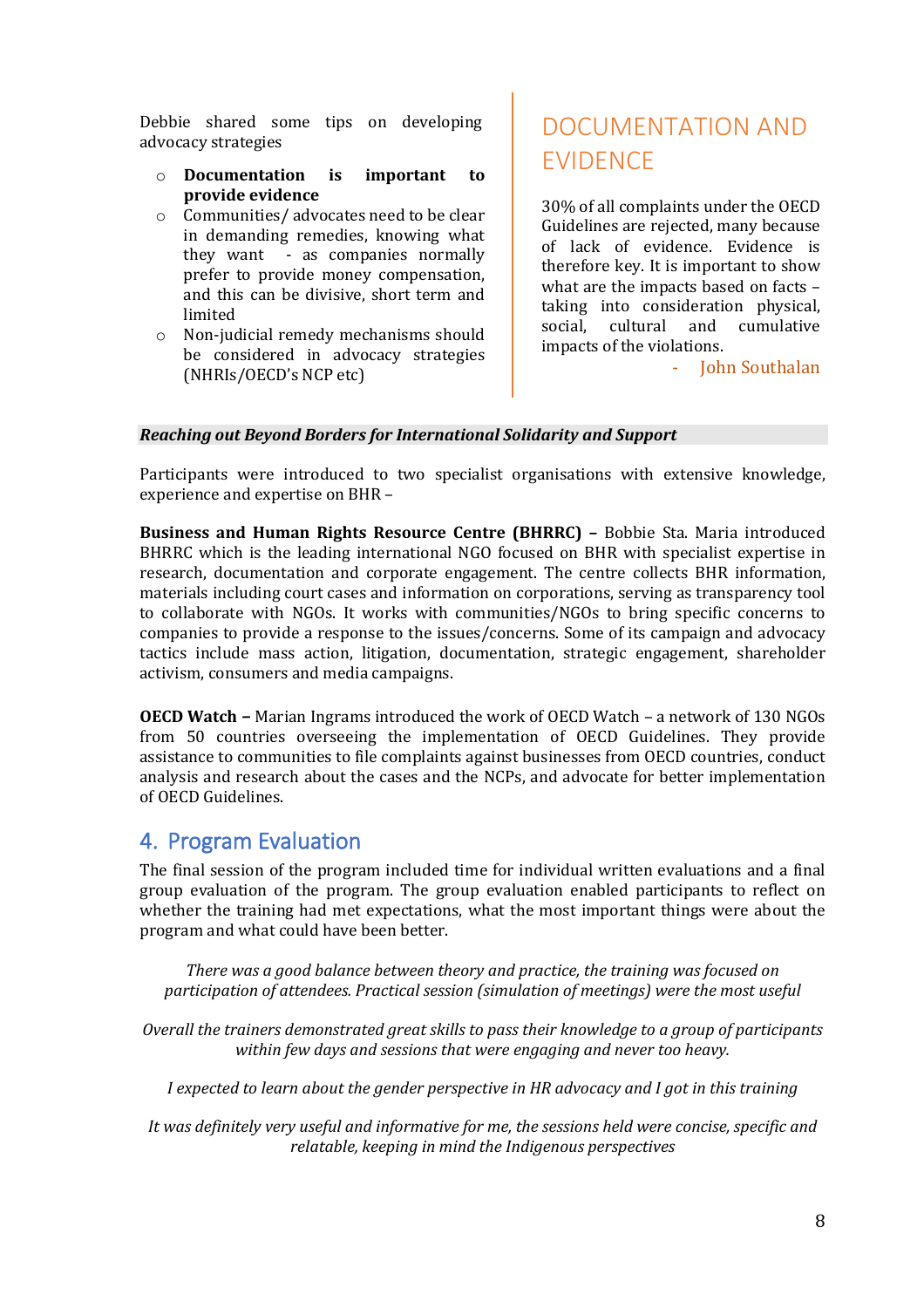The positive remarks of the group evaluation were echoed in the written evaluations. In the written evaluation 16 participants noted that the program met their expectations while 5 believed the expectations were met partially. Both processes provided insights into the value of the program – the knowledge gained and how it could be used, the skills developed, and the confidence and networks built.

Some commented that the program could be more participatory to allow sharing from participants – and that the content was very technical and heavy.

Overall participants valued content and process. Asked what was most useful they identified the international standards and mechanisms on BHR; role-playing exercises and practical mediation and negotiation sessions; and learning from each other about issues and building their network of support.

*… the most useful* [sessions] *were about how human rights, Indigenous peoples and businesses are intersectional and it helped me to form strategy to advocate for IPs Rights.*

*… spending time on discussions on sharing about issues that is why it is easy to understand the lessons*

*Practicing negotiation and mediation, sharing with each other about the issues faced was helpful*

The participants quickly established a supportive and safe learning environment amongst each other. This was evident to all of the trainers and facilitators. The sharing of experience, stories, practical guidance and tips was a clear highlight of the program.

Participants also provided inputs to improve the subsequent programs. DTP alumni have voiced the need for a follow-up capacity building program to build more specialised knowledge and skills in the area of business and human rights.

#### 5. Reflections and Next Steps

This was intended as a second-level training – to provide more specialised BHR training to participants who had previously participated in previous human rights training programs (especially DTP courses). 11 of the 21 participants were DTP alumni. They believed that the follow-up program was helpful in strengthening their skills and building in-depth understanding of BHR standards.

DTP and the program partners saw the opportunity of the OECD Global Human Rights and Responsible Business Forum, being held in Bangkok for the first time, as a good opportunity to bring advocates together for a more in-depth training.

Nine of the program participants were able to participate in the subsequent OECD Forum which served as a post-training practical learning experience – an opportunity to engage companies and governments and to build networks.

#### • **Specialised 2nd level training on BHR in Asia is needed**

BHR includes an increasing body of standards, guidelines, mechanisms and advocacy strategies. This information is easier to absorb and use if advocates already have some knowledge of international human rights standards and mechanisms. Specialised trainings can help to address the tension between depth and breadth of program content.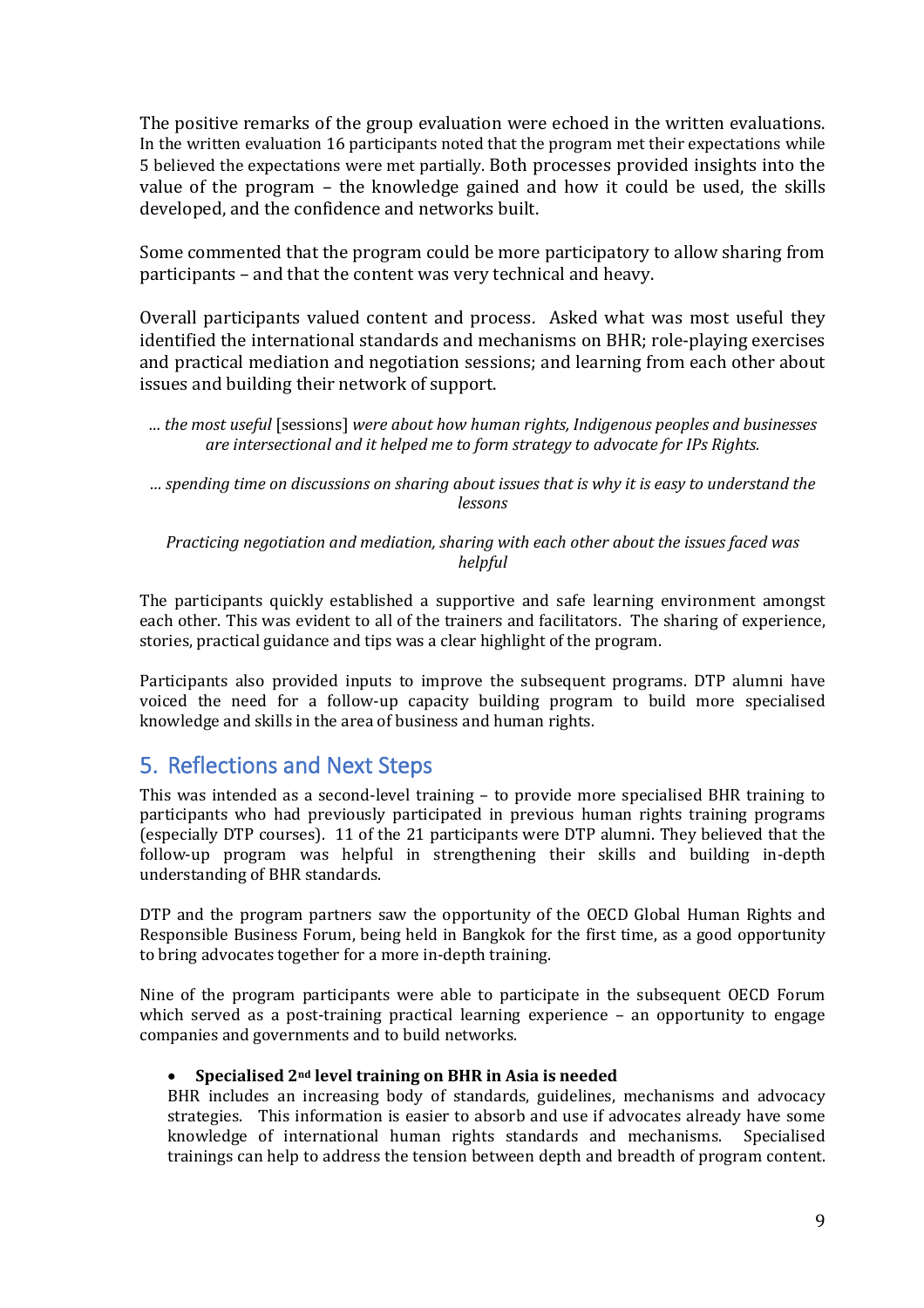DTP and its partners will further develop this approach to specialised/second level training.

#### • **Linking capacity building with regional BHR Forums adds value**

DTP and its partners agree on the value of linking capacity building programs with regional BHR Forums. It can save costs, but more importantly it enables more effective and informed civil society participation in forums, provides opportunities for engagement with business and government and helps to build networks of support.

#### • **Indigenous peoples' rights advocates can use standards to have a more effective voice on the impacts of business on development**

The UNGPs provide a basis for engaging governments and business at different points of the supply/value chain, and together with UNDRIP and the SDGs, emphasise the importance of hearing Indigenous voices.

#### • **Capacity building partnerships and collaborations can have a multiplier impact**

The partners in this program played complementary roles. FORUMASIA and AIPP nominated participants from their networks, who will contribute to their networks ongoing work on BHR. Trainers came from organisations that can/will provide ongoing support and advice to advocates. With a longer-term strategy more consideration could be given to developing a regional BHR network that draws from, and contributes to, the various movements active on human rights in the region.

#### • **Target advocates working along supply chains for program participation**

A number of participants commented that it would be valuable to have advocates from countries along the supply (investment, manufacturing/consumption) chain in Asia - Taiwan, South Korea, China, Malaysia, Singapore as this would help with development of networking and advocacy strategies. DTP and its partners will build this into future strategies.

#### • **Program content and methodology**

Participants called for more content on trade frameworks, IFIs, investment agreements, as well as more focus on building skills in documentation, media advocacy, and bargaining/negotiation – as well as more focus on case studies from the region. Participatory methodology is essential. DTP will discuss with its partners doing a more comprehensive Training Needs Analysis as part of developing a longer capacity building strategy on BHR and will include developing local case studies as part of this strategy.

DTP, FORUM-ASIA and AIPP have subsequently discussed and reflected on the program and have agreed on a longer-term partnership and the need for development of a longer-term capacity building strategy on BHR and IPs in the Asia-Pacific.

DTP expresses its thanks and appreciation to its partners, the participants, program participants – and especially to the trainers who gave so generously of their time and expertise.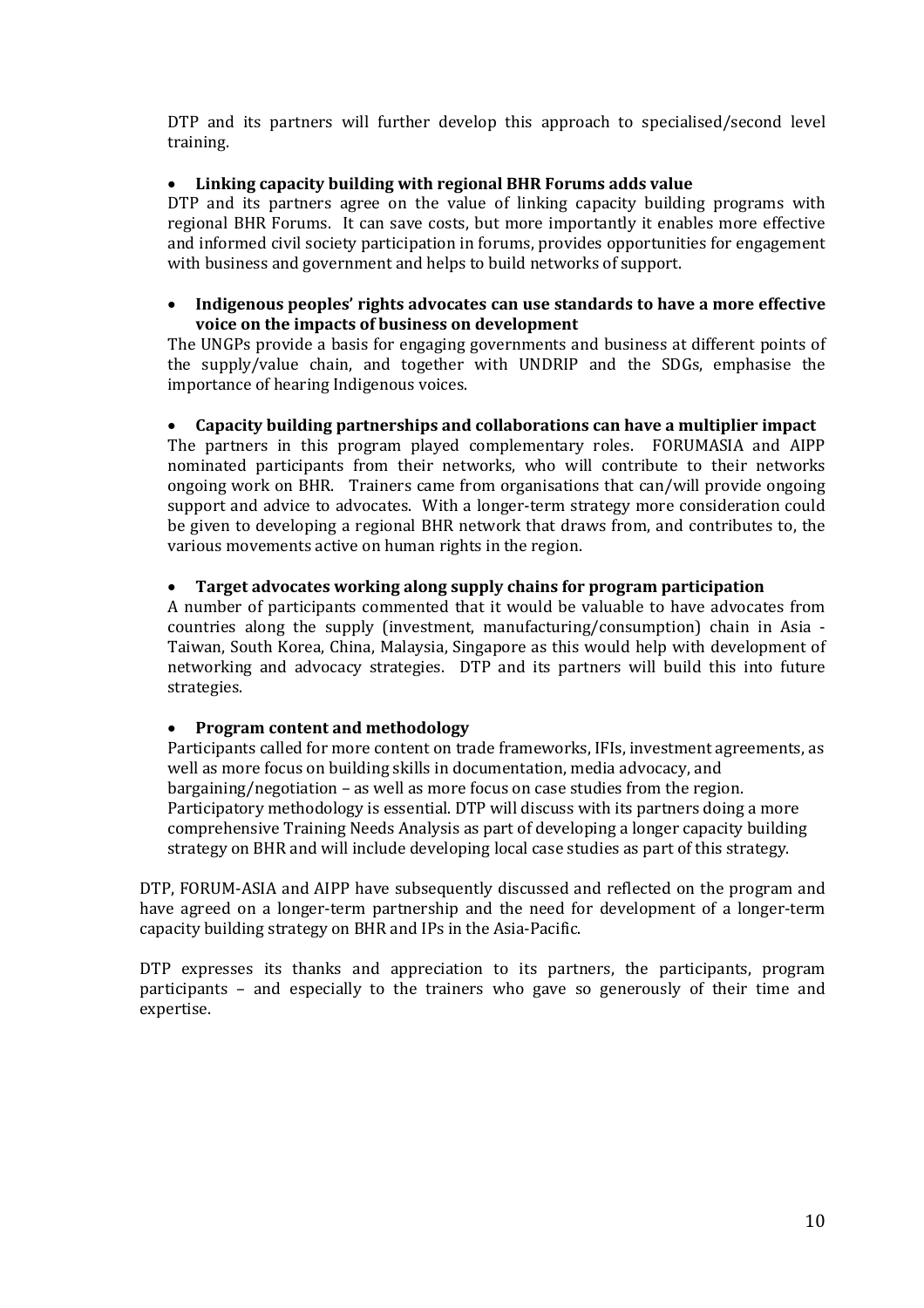## **Appendix 1: Program Partners**

**Asia Indigenous Peoples Pact (AIPP)** is a regional organization founded in 1988 by indigenous peoples' movements. AIPP is committed to the cause of promoting and defending indigenous peoples' rights and human rights and articulating issues of relevance to indigenous peoples. AIPP strengthens the solidarity, cooperation and capacities of indigenous peoples in Asia to promote and protect their rights, cultures and identities, and their sustainable resource management systems for their development and self-determination.

**Asian Forum for Human Rights and Development (FORUM-ASIA)** works to promote and protect human rights, including the right to development, through collaboration and cooperation among human rights organisations and defenders in Asia and beyond. FORUM-ASIA is committed to building a peaceful, just, equitable and ecologically sustainable community of peoples and societies in Asia, where all human rights of all individuals, groups and peoples – in particular, the poor, marginalised and discriminated – are fully respected and realised in accordance with internationally accepted human rights norms and standards.

**Diplomacy Training Program (DTP)** is an independent NGO affiliated with the Faculty of Law at UNSW providing practical training in human rights and people's diplomacy in the Asia-Pacific region. It seeks to advance human rights and empower civil society in the region through quality education and training and the building of skills and capacity in NGOs. The DTP was founded in 1989 by José Ramos-Horta, the 1996 Nobel Peace Laureate and President of Timor-Leste.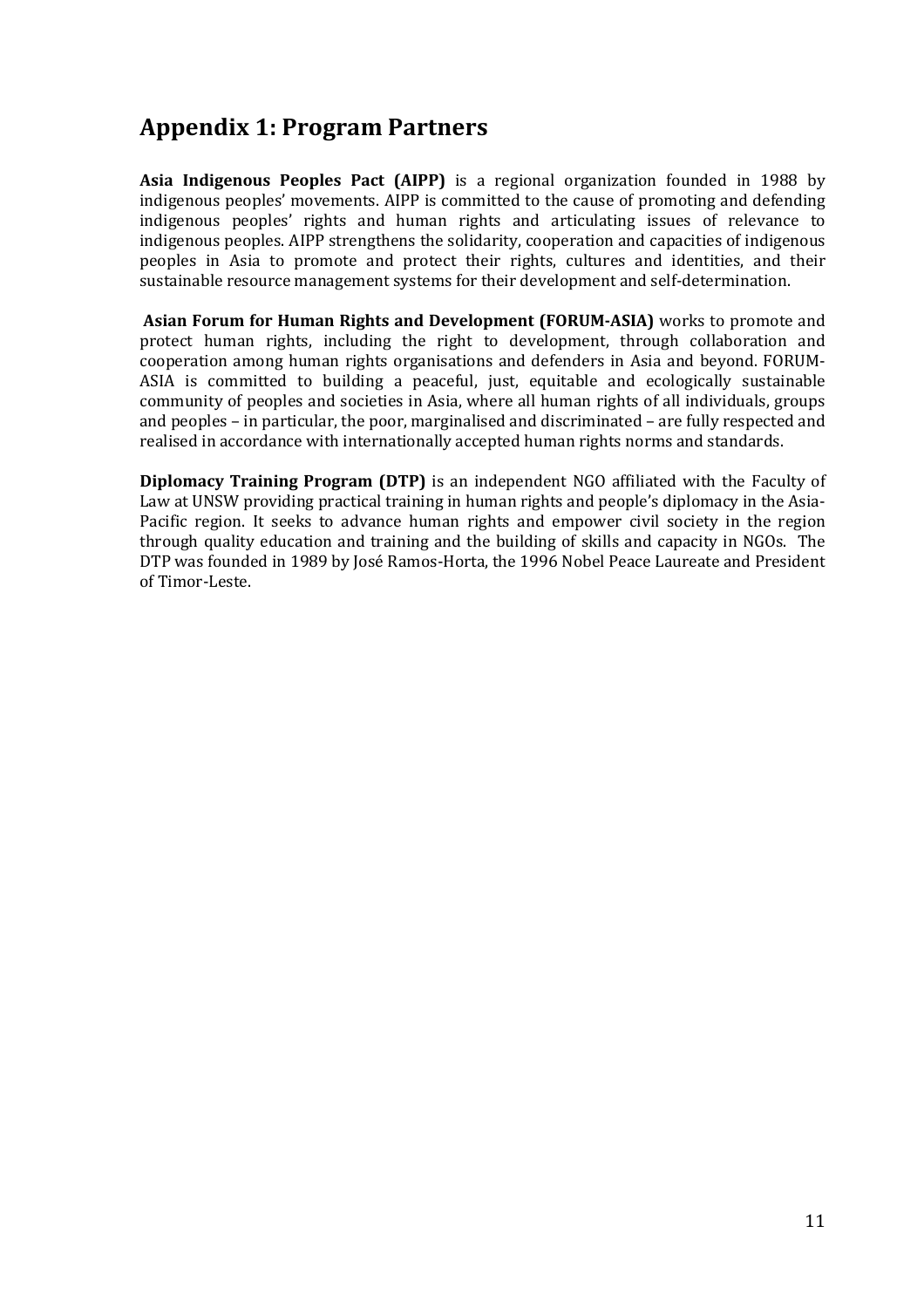## **Appendix 2: Program Schedule**

|                         | Saturday June 8                                              | Sunday June 9                              | Monday June 10                                                    | Tuesday June 11                             |
|-------------------------|--------------------------------------------------------------|--------------------------------------------|-------------------------------------------------------------------|---------------------------------------------|
| Morning 1               | 8.30 - 9.00 Registration                                     | UNDRIP, the Right to Free Prior            | Approaches to Corporate Accountability -                          | <b>Building Documentation Skills</b>        |
| $9:00 - 10:30$          | Opening Ceremony & Welcomes                                  | Informed Consent - and How to Use it in    | Beyond the UNGPs - and Exploring Due                              |                                             |
|                         | AIPP, Forum-Asia, DTP                                        | Advocacy on Businesses                     | Diligence                                                         |                                             |
|                         | Keynote: Yuyun Wahyuningrum,                                 |                                            | New laws with extra-territorial reach<br>$\overline{\phantom{a}}$ |                                             |
|                         | Indonesian Representative, AICHR                             |                                            | - US, Canada, EU, Australia                                       |                                             |
|                         |                                                              |                                            | A new international treaty on BHR?                                |                                             |
| Facilitator(s)          | AIPP/FA/DTP                                                  | AIPP/John Southalan                        | Professor Justine Nolan                                           | John Southalan                              |
| Tea 10:30 - 10:45       | <b>Morning Tea</b>                                           | <b>Morning Tea</b>                         | <b>Morning Tea</b>                                                | <b>Morning Tea</b>                          |
| <b>Morning 2</b>        | Participant Introductions &                                  | Shifting the Focus to the Private Sector - | Introducing the OECD Guidelines                                   | Recap Session -<br>$\overline{\phantom{0}}$ |
| $10:45 - 12:30$         | Expectations                                                 | The Human Rights Responsibilities of       |                                                                   | Standards/Mechanisms                        |
|                         | Identifying key issues on Human                              | Businesses & Holding them to Account -     |                                                                   |                                             |
|                         | Rights, Indigenous peoples and                               | Introducing the UNGPs                      |                                                                   |                                             |
|                         | <b>Business</b>                                              |                                            |                                                                   |                                             |
| Facilitator(s)          | DTP/AIPP/FA                                                  | John Southalan                             | Professor Justine Nolan                                           | John Southalan/DTP/AIPP                     |
| Lunch 12:30 - 1:30      | Lunch                                                        | Lunch                                      | Lunch                                                             | Lunch                                       |
| Afternoon 1             | An introduction to human rights                              | The UN Working Group on Business and       | Using the OECD Guidelines - Negotiation &                         | Reaching out Beyond Borders for             |
| $1:30 - 3:00$           | advocacy - Using Human Rights and                            | Human Rights and Engaging with the UN      | Mediation Exercise                                                | International Solidarity and Support        |
|                         | the UN System for Human Rights and                           | Special Procedures: Gender dimensions      |                                                                   | - the Business and Human Rights             |
|                         | Justice                                                      | of the Guiding Principles on Business      |                                                                   | Resource Centre                             |
|                         |                                                              | and Human Rights                           |                                                                   |                                             |
|                         |                                                              |                                            |                                                                   |                                             |
|                         |                                                              | Focus: Indigenous Peoples and Gender       |                                                                   |                                             |
| Facilitator(s)          | DTP - Patrick Earle                                          | Professor Surya Deva                       | John Southalan                                                    | Bobbie Sta. Maria                           |
|                         |                                                              |                                            |                                                                   |                                             |
| Tea 3:00 - 3:15         | Afternoon Tea                                                | Afternoon Tea                              | Afternoon Tea                                                     | Afternoon Tea                               |
| Afternoon 2             | Putting Business on the Agenda of The                        | Engaging with the UN Working Group on      | 3:45 - 5:30: Holding Companies to Account                         | Next Steps - Knowledge/Skills Gaps-         |
| $3:15 - 5:00$           | ASEAN Intergovernmental Commission                           | Business and Human Rights -                | Mapping Value Chains<br>$\overline{\phantom{a}}$                  |                                             |
|                         | on Human Rights                                              |                                            | Stakeholder Mapping<br>$\overline{\phantom{a}}$                   | Course Feedback and Evaluation and          |
|                         |                                                              | Practical Exercise - Presentations to the  | <b>Building Advocacy Strategies</b>                               | Closing Ceremony                            |
|                         | Building Advocacy and Lobbying Skills<br>- Practical Session | UN Working Group on Business and           | Practical Exercise                                                |                                             |
|                         |                                                              | Human Rights                               |                                                                   |                                             |
|                         |                                                              |                                            |                                                                   |                                             |
| Facilitator(s)          | Yuyun Wahyuningrum                                           | Professor Surva Deva                       | Debbie Stothard - FIDH                                            | AIPP/FA/DTP                                 |
| <b>Evening Activity</b> | <b>Welcome Dinner</b>                                        | <b>Dinner Out</b>                          | <b>Cultural Night</b>                                             | <b>Dinner</b>                               |